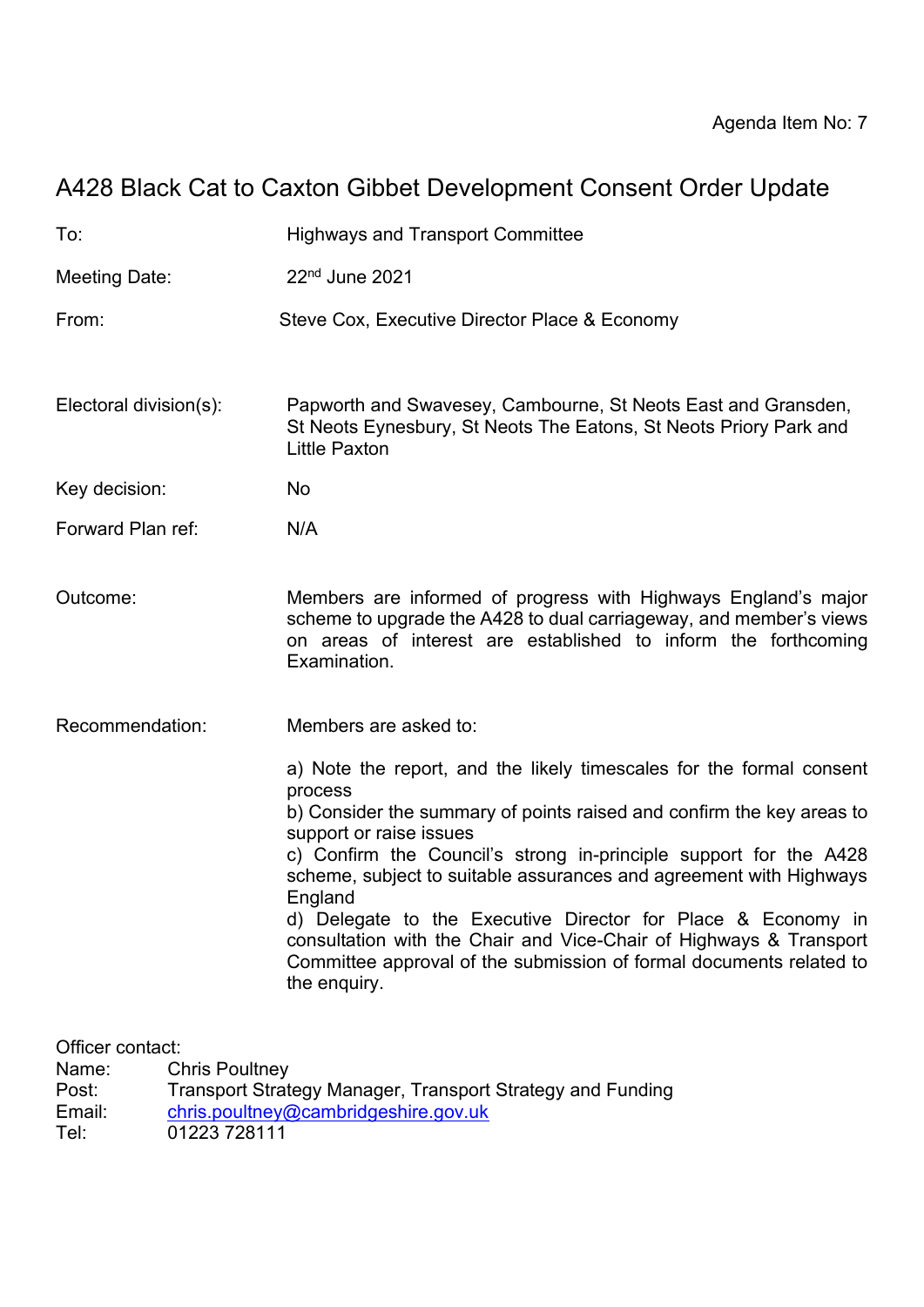Member contacts: Names: Councillor Peter McDonald / Councillor Gerri Bird<br>Post: Chair / Vice Chair. Highways and Transport Comr Post: Chair / Vice Chair, Highways and Transport Committee<br>Email: peter.mcdonald@cambridgeshire.gov.uk / gerri.bird@ca Email: [peter.mcdonald@cambridgeshire.gov.uk](mailto:peter.mcdonald@cambridgeshire.gov.uk) / [gerri.bird@cambridgeshire.gov.uk](mailto:gerri.bird@cambridgeshire.gov.uk)<br>Tel: 07912 669092 / 01223 425595 Tel: 07912 669092 / 01223 425595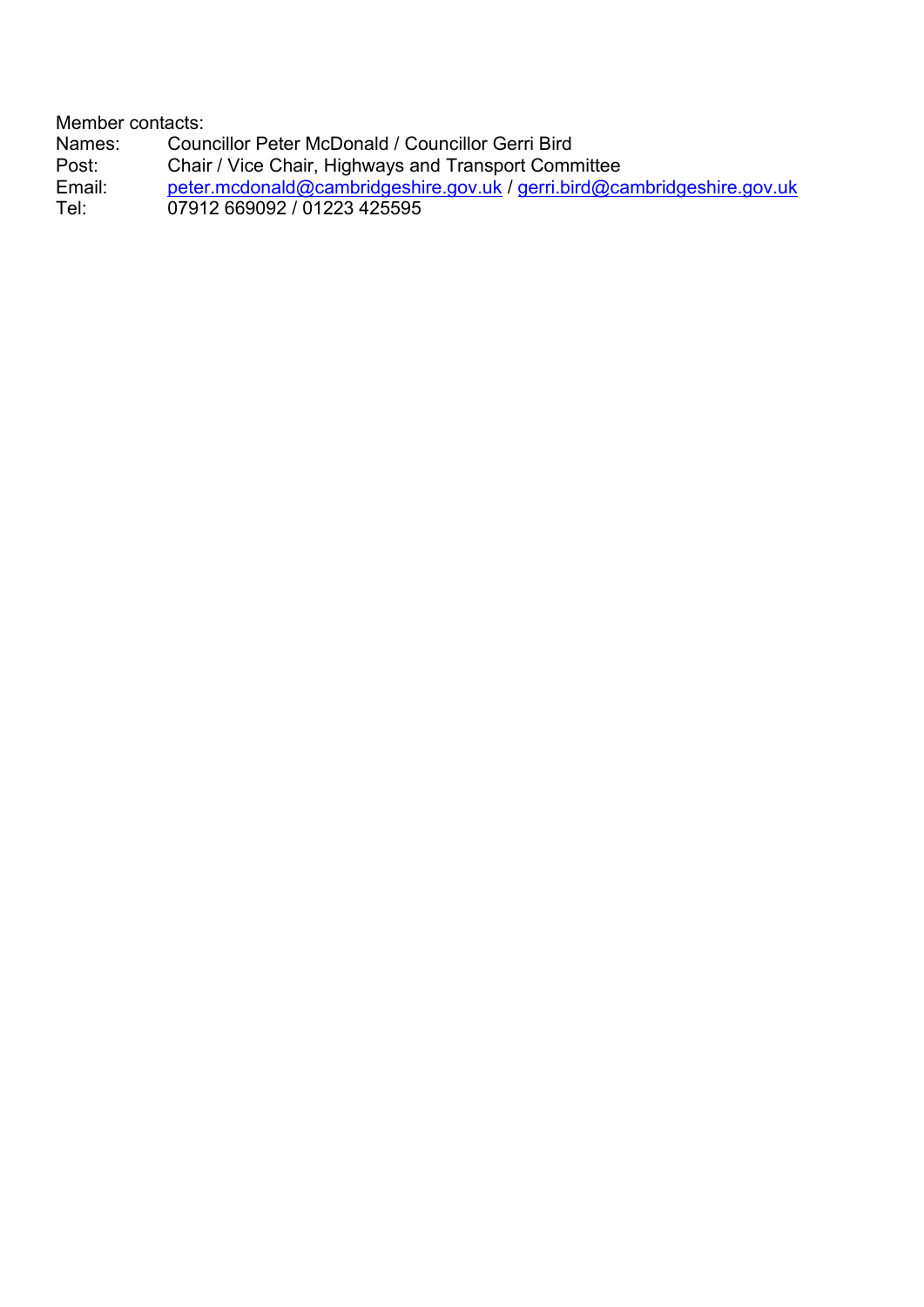# 1. Background

- 1.1 Highways England are proposing to upgrade the route between the Black Cat roundabout and Caxton Gibbet roundabout with a new 10-mile dual carriageway and associated junction improvements, including major engineering works to improve the Black Cat roundabout. The scheme aims to improve journeys by road between Milton Keynes and Cambridge, bringing communities together and supporting long term growth in the region.
- 1.2 As a major strategic investment, the A428 Black Cat to Caxton Gibbet project being developed by Highways England is applying for a Development Consent Order (DCO), a special type of planning consent for nationally significant infrastructure projects (NSIPs). This paper updates Members on the project, and highlights issues or areas that may become points of disagreement or difference at Examination.
- 1.3 The report sets out officers' initial assessment of the application, which is still undergoing review, and Members are requested to provide comments and direction on areas of interest or concern, as well as note areas that are supported.

## 2. Main Issues

- 2.1 As part of the application, Highways England are seeking powers to acquire land, construct and build the new dual carriageway, and will also be building local access roads and facilities such as drainage ponds and cycleways that will be adopted and maintained after construction.
- 2.2 Following the submission of the application to the Planning Inspectorate, who will be responsible for considering and determining it, the Council submitted a robust response as an Adequacy of Consultation Response, a procedural letter which is written to the Planning Inspectorate. This was supportive in principle but raised concerns around engagement and the level of information provided before the application was submitted. Issues that are emerging as the application is reviewed are set out below. Officers were engaging with the Highways England team throughout last year, but much of the detail of the DCO application that was submitted at the end of February, such as the Environmental Statement and the local traffic models, weren't shared until after the DCO application was submitted.
- 2.3 It is worth noting that if the Council disagrees with or wishes to seek changes to specific elements of the application, written representations will need to be made based on policy or evidence, to make a case to the Planning Inspector at the Examination. The County Council as Highway Authority and with other statutory roles, and South Cambridgeshire District Council and Huntingdonshire District Council as Local Planning Authorities have worked closely together to develop a joint response to this application, and this is intended to continue throughout the Examination period.
- 2.3 The following areas are likely to be supported:
	- Journey time: The project delivers quicker journeys and reduced congestion on what was (pre-Covid) a congested and unreliable strategic route.
	- Safety: The new road will attract most of the traffic from the existing A428 and away from local roads, on to the new dual carriageway.
	- Growth and Development: The road forms part of the wider Ox-Cam Arc development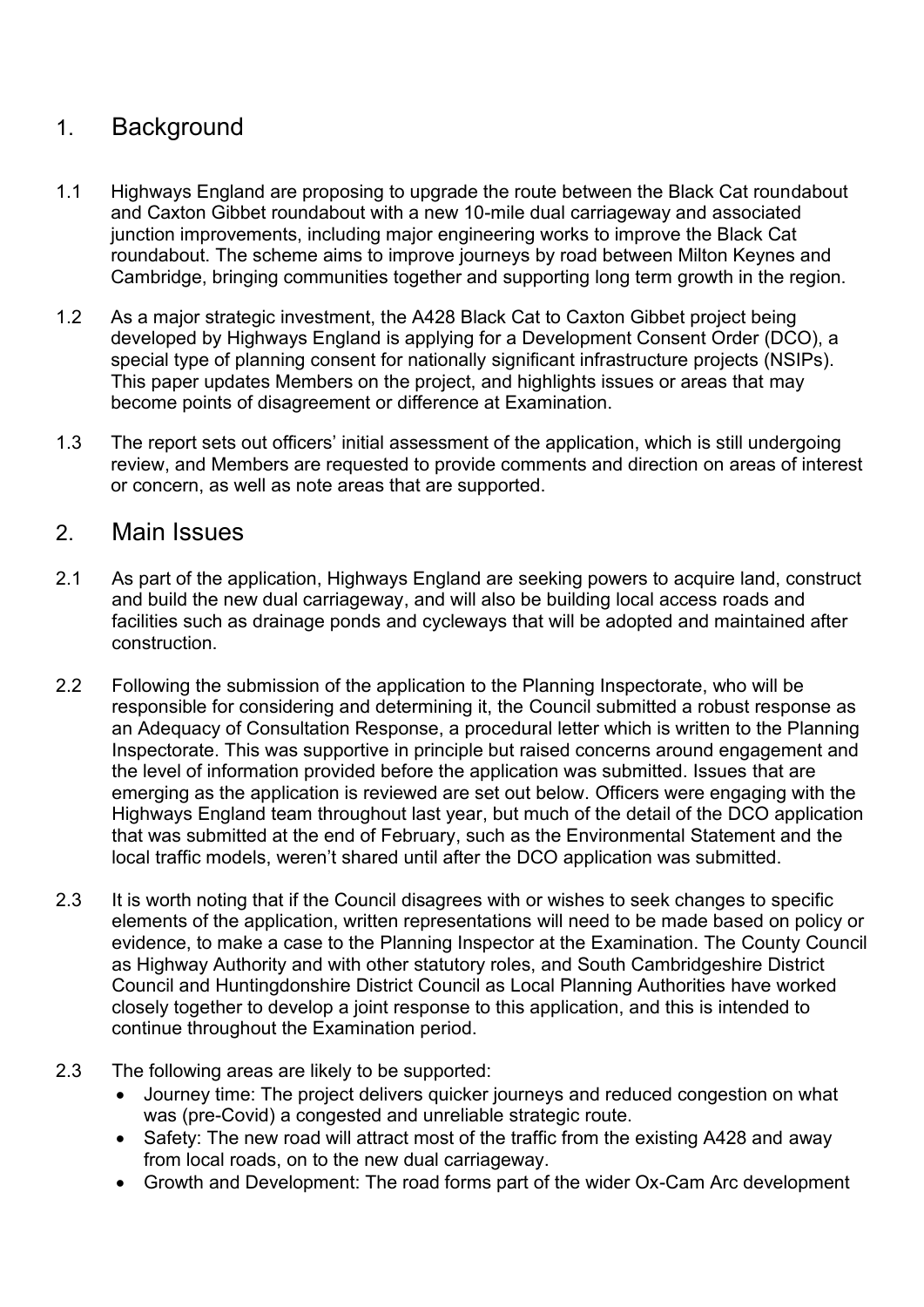area which the Council supports, and removes the final single carriageway section of road between Cambridge and Milton Keynes

- 2.4 The following areas are likely to need further discussion with Highways England, the provision of information, or commitments from the application to reach agreement and resolve:
	- **Biodiversity:** The Council is likely to request clarity on the information in the application and although this project will be considered under national guidance, commitment to the highest possible proportion of biodiversity net gain delivered by the project to ensure the best possible environmental benefit.
	- **Highway Design:** The Council wants to establish and agree a legally binding process for the approval and acceptance of the design and subsequent construction of any local roads to be built by the project and then handed over to the authority to maintain, including the provision of funding and upgrade of facilities so that the Council's expenditure is minimised.
	- **Active Travel:** The Council wants to be sure that high-quality provision is being made for cyclists, pedestrians and horse riders as part of the local roads to be handed over to the authority and to the surrounding communities, including design carried out to the latest relevant guidance (e.g. LTN1/20).
	- **Climate Change and Carbon:** The Council declared a Climate Emergency in May 2019 and is responsible for an area which is overcommitted in terms of carbon. It has a policy in supporting both the move to Net Zero, whilst also supporting this major project, itself a large net future traffic generator. Members are requested to further consider how this project aligns with these priorities.
	- **Traffic Management:** The traffic modelling that affects local roads is being reviewed to establish the impact on the Council's Highway Network, and controls on traffic routing during construction and protection of local communities as far as possible is being sought, a key lesson learnt from the A14 Project. An understanding of traffic re-routing after construction of the new road is also needed given the experiences with the A14, the significance of the Girton Interchange and the sensitivity of the villages along the A428.
	- **Detrunking:** When the new A428 is completed, the Council will be required to adopt and maintain the existing trunk road, which will be downgraded. The Council wants to secure assurances about the condition of the road to be handed over, commitment to upgrading assets to an agreed condition and funding to maintain for a period of time, and other provisions including bringing the road to current design standards.
	- **Strategic Transport Scheme Interface and Development Locations:** With the combination of the A428 dualling, the promotion of East West Rail and other strategic projects coming forwards principally as part of the Ox-Cam Arc, there are concerns about the new infrastructure bringing significant levels of development and where this may be located, in the absence of allocations in relevant Local Plans.
	- **Archaeology:** The Council wants to secure appropriate archaeological investigation and reporting, commensurate with the scale of the project.
	- **Digital Connectivity:** The Council is seeking the inclusion of a fibre backbone connection as part of the construction of the project.
	- There are other issues also being discussed as part of the application including minerals and waste, Rights of Way, and air quality.
- 2.5 The programme for the Examination process will be set by the Planning Inspectorate but it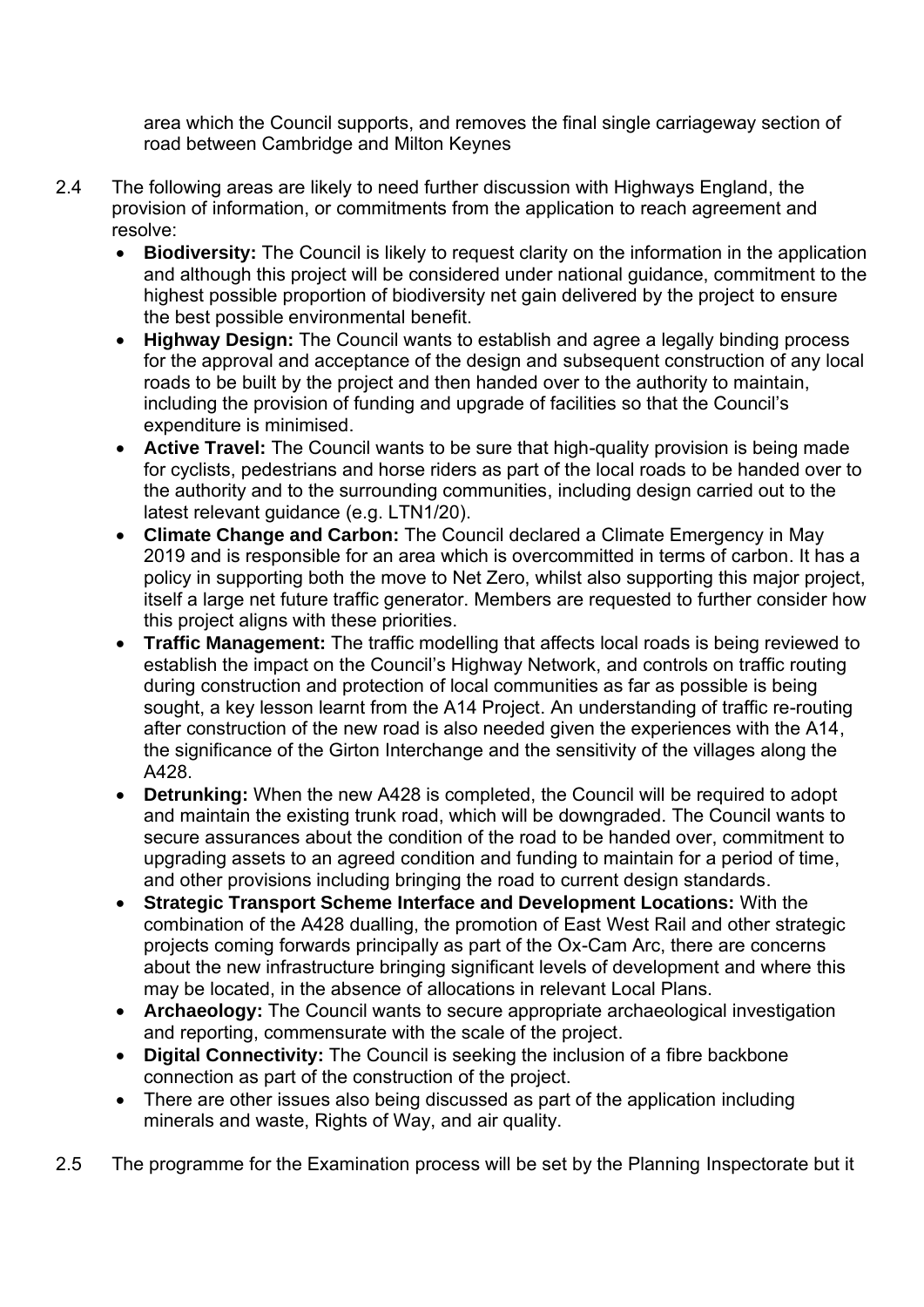is likely to take place in late summer. Officers are working to review the application documents and identify areas that can be supported, or require further information or explanation, and to discuss these with Highways England. It is intended to bring a further paper back to Committee to provide a more detailed update and set out and seek agreement on the Council's formal position on the scheme for consideration by Members. This will then be represented at the Examination.

2.6 The next procedural step in the Development Consent Order process was the submission of Relevant Representations. These are a high-level summary of the areas that the Council wishes to discuss and agree with Highways England before the application can be fully supported at Examination. This will be followed by a full and written submission on key points, and the production of a Local Impact Report. To meet the demanding timescales of the Examination, this report seeks delegation to submit key documents in consultation with Chair and Vice-Chair. Members will be kept informed of progress with the discussion and agreement of key points, or identification of areas of difference between the Highways England and the Council.

#### **Implications for Cambridgeshire**

- 2.7 Following experience with the A14 scheme, the Council has supported the A428 project and has been working with colleagues at Highways England to understand and discuss the impact of the scheme, but has taken an approach to try and minimise the cost and liability impact on the Council with regards to any potential assets that will be constructed and handed over. The Council has asked for a binding legal agreement with Highways England to cover the highways design, adoption, and other matters, as well as provision within the legal text of the Development Consent Order itself. These matters remain outstanding at the time of writing.
- 2.8 The Council's position needs to be considered and established prior to the Examination, but it is probable that given the engagement to date and lack of visibility of the detail of the application, and the position of the Highways England team on key matters, that strong representations on many of the areas will need to be made. This will be required to protect the Council's position in terms of the assets to be inherited as part of the scheme, minimise the impact of the scheme on the surrounding local road network and secure the best possible scheme for the residents of Cambridgeshire.

## 3. Alignment with corporate priorities

3.1 Communities at the heart of everything we do

There are no significant implications for this priority.

- 3.2 A good quality of life for everyone The impacts of the project during construction and on traffic movement when operational need to be understood in detail.
- 3.3 Helping our children learn, develop and live life to the full There are no significant implications for this priority.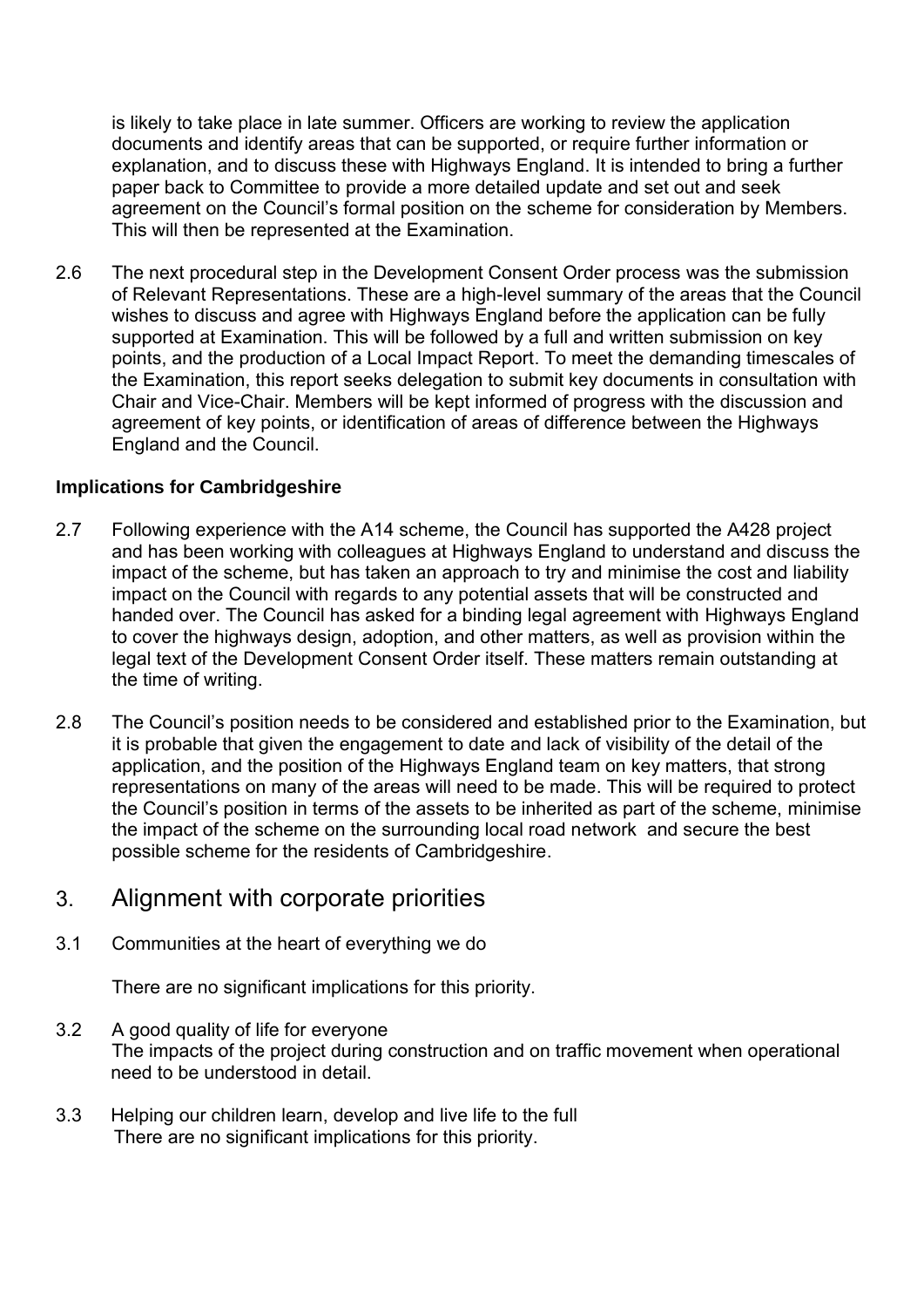- 3.4 Cambridgeshire: a well-connected, safe, clean, green environment This project will improve connectivity significantly between St Neots and Cambridge, by replacing the existing road with dual carriageway, reducing congestion, drawing traffic away from the local road network and allowing for future traffic growth. It is however a major investment principally targeted at providing for journeys by car or HGV and will have implications for carbon generation. There will be landscaping, planting, and other measures included to mitigate the impact of the scheme.
- 3.5 Protecting and caring for those who need us There are no significant implications for this priority.

# 4. Significant Implications

#### 4.1 Resource Implications

Officer time will be required to review the application, work with Highways England, and prepare to represent the Council at the Examination. This will need to be supported by appropriate specialists and will add to budget pressure. This pressure is being looked at in more detail to provide an estimate of the resources required. It is expected that costs could be in the region of £100-200,000 and it is anticipated that some of this may be recoverable from Highways England, and that costs associated with the Council's statutory duties could be funded by Integrated Transport Block funding. More detailed estimated costs will be provided to Committee prior to the Examination commencing.

- 4.2 Procurement/Contractual/Council Contract Procedure Rules Implications There are no significant implications within this category.
- 4.3 Statutory, Legal and Risk Implications There are risks to the Council in taking on new assets to maintain if they are not in a good condition. However, as the Council supports the project there is an acceptance that new roads and the detrunked or existing A428 will become the Council's responsibility. Additionally, the traffic generated by the scheme will impact the Council's network and may lead to changes in travel patterns for both cars and Heavy Goods Vehicles.
- 4.4 Equality and Diversity Implications There are no significant implications within this category
- 4.5 Engagement and Communications Implications There are no significant implications within this category. There have been two rounds of Statutory Consultation led by Highways England.
- 4.6 Localism and Local Member Involvement Local Members have been briefed on the scheme by Highways England, with support from Council officers. The Highways England team are planning briefings for Members in due course.
- 4.7 Public Health Implications Public health implications need to be understood after a review of the scheme.
- 4.8 Environment and Climate Change Implications on Priority Areas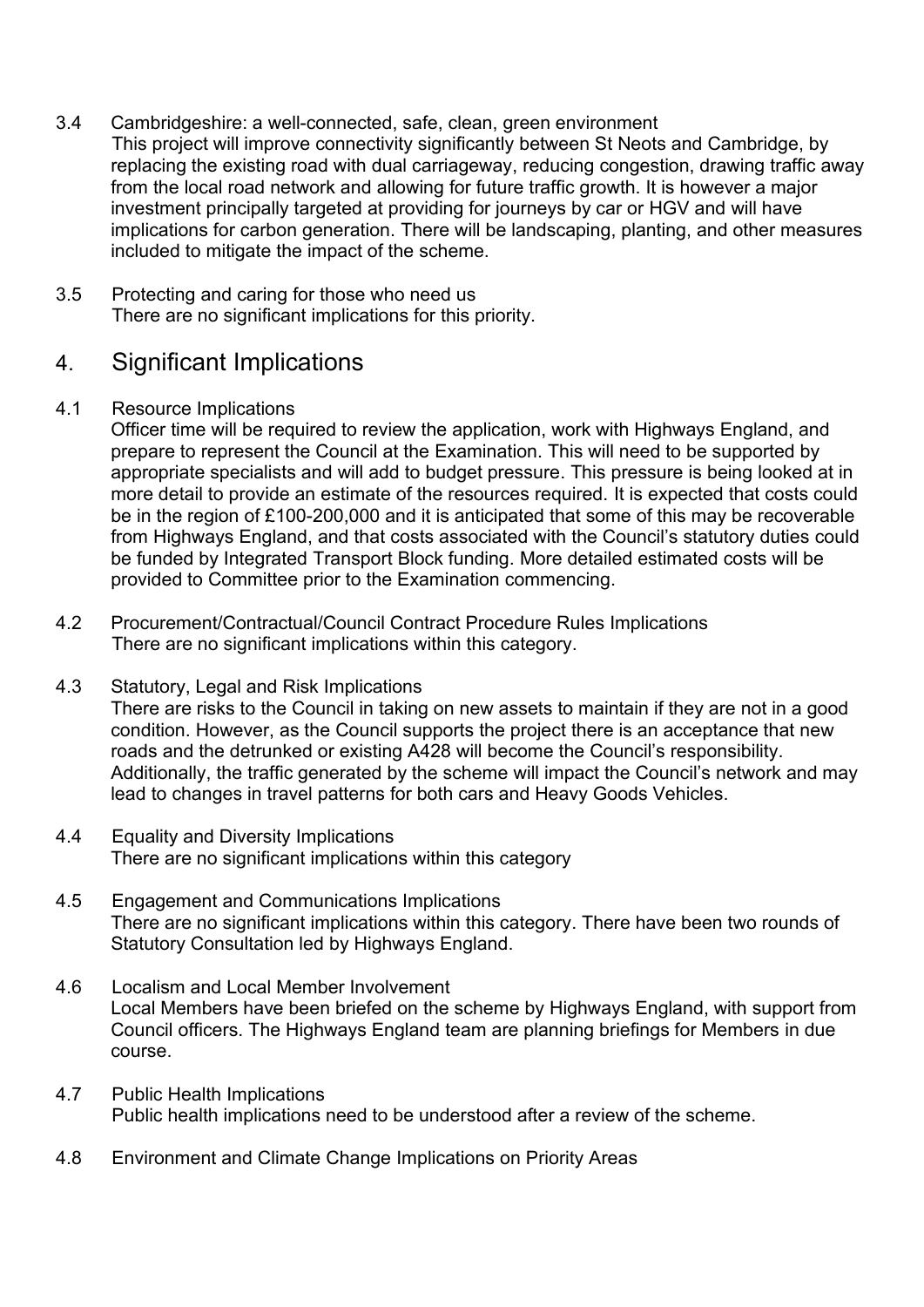*Note: The application is still being reviewed so an initial assessment only is provided here. The assessment may change when there is a fuller understanding of the content.*

- 4.8.1 Implication 1: Energy efficient, low carbon buildings. Positive/neutral/negative Status: Neutral Explanation: No buildings are proposed as part of the project.
- 4.8.2 Implication 2: Low carbon transport. Positive/neutral/negative Status: Negative Explanation: Although electrification of vehicle transport is expected and supported by Government policy, constructing a new dual carriageway although available for use by buses will not cater exclusively for sustainable modes of transport, and will attract and create new traffic. There is provision as part of the project to deliver facilities for active travel users, although at this stage there are concerns whether this is of a suitable standard.
- 4.8.3 Implication 3: Green spaces, peatland, afforestation, habitats and land management. Positive/neutral/negative Status: Neutral Explanation: The project will involve construction works but does propose landscape works and mitigation including tree planting. This impact is highly dependent on the issues raised in 2.1 – Biodiversity being satisfactorily resolved.
- 4.8.4 Implication 4: Waste Management and Tackling Plastic Pollution. Positive/neutral/negative Status: Neutral Explanation: The construction will generate waste which will be subject to control through a management plan.
- 4.8.5 Implication 5: Water use, availability and management: Positive/neutral/negative Status: Neutral Explanation: Flooding and water management has been considered as part of the design of the scheme, which includes balancing ponds, consideration of climate change impacts and a Flood Risk Assessment.
- 4.8.6 Implication 6: Air Pollution.

Positive/neutral/negative Status: Negative Explanation: The scheme will generate additional traffic which will not be electric vehicles for some time. The assessment may show that although there is additional air pollution from traffic, in many instances it moves the traffic away from the existing communities along the current A428 alignment.

4.8.7 Implication 7: Resilience of our services and infrastructure and supporting vulnerable people to cope with climate change. Positive/neutral/negative Status: Neutral Explanation: No impact.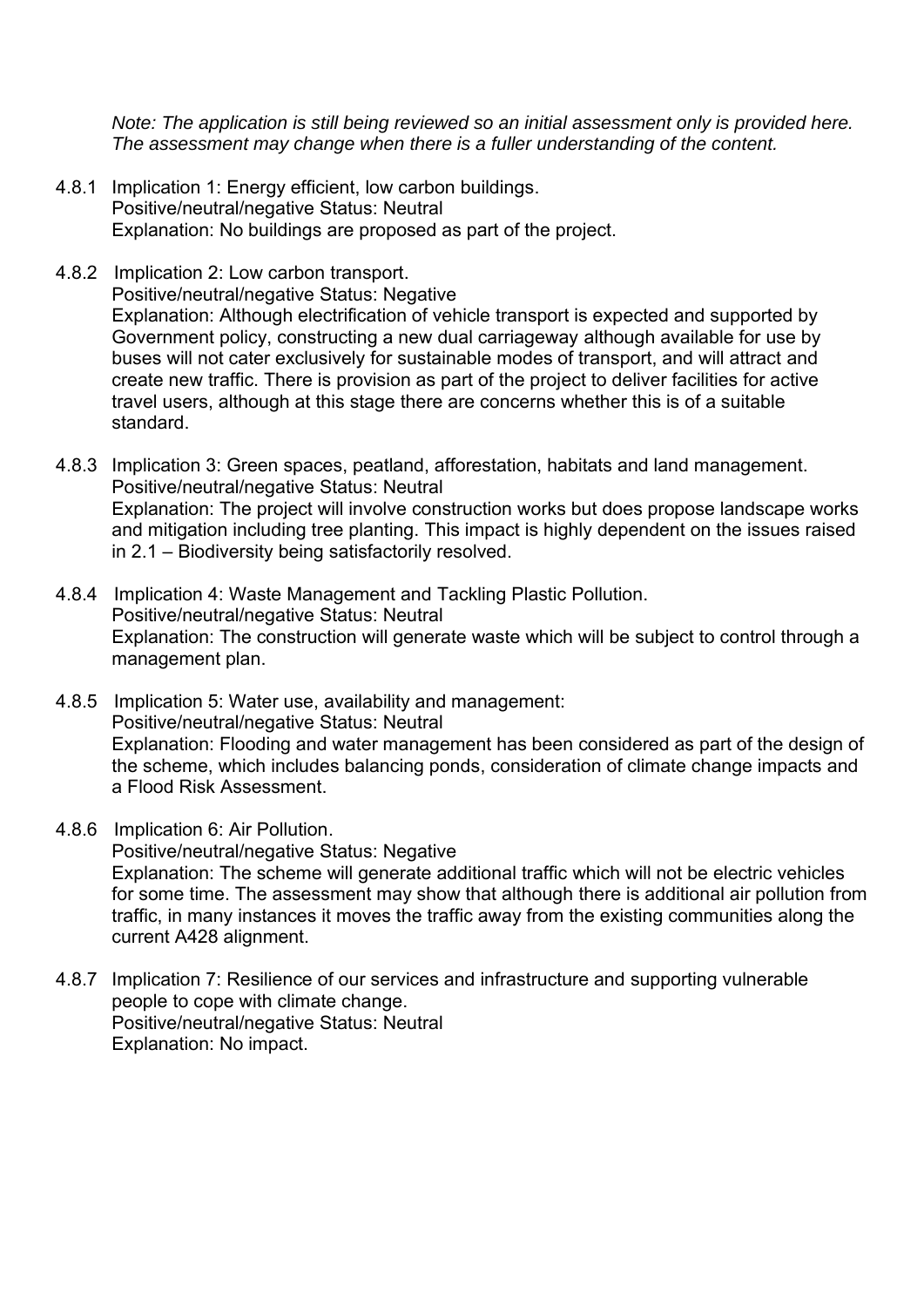Have the resource implications been cleared by Finance? Yes Name of Financial Officer: Sarah Haywood

Have the procurement/contractual/ Council Contract Procedure Rules implications been cleared by the LGSS Head of Procurement? Yes or No Name of Officer:

Has the impact on statutory, legal and risk implications been cleared by the Council's Monitoring Officer or LGSS Law? Yes Name of Legal Officer: Fiona McMillan

Have the equality and diversity implications been cleared by your Service Contact? Yes Name of Officer: Elsa Evans

Have any engagement and communication implications been cleared by Communications? Yes Name of Officer: Sarah Silk

Have any localism and Local Member involvement issues been cleared by your Service Contact? Yes Name of Officer: Jeremy Smith

Have any Public Health implications been cleared by Public Health? Yes Name of Officer: Iain Green

If a Key decision, have any Environment and Climate Change implications been cleared by the Climate Change Officer? Yes Name of Officer: Emily Bolton

## 5. Source documents guidance

#### 5.1 Source documents

Background information on the A428 Black Cat to Caxton Gibbet scheme is available from Highways England: [A428 Black Cat to Caxton Gibbet improvements -](https://highwaysengland.co.uk/our-work/a428-black-cat-to-caxton-gibbet/) Highways England

The full Development Consent Order is available on the Planning Inspectorate website: [A428](https://infrastructure.planninginspectorate.gov.uk/projects/eastern/a428-black-cat-to-caxton-gibbet-road-improvement-scheme/?ipcsection=docs)  [Black Cat to Caxton Gibbet Road Improvement scheme](https://infrastructure.planninginspectorate.gov.uk/projects/eastern/a428-black-cat-to-caxton-gibbet-road-improvement-scheme/?ipcsection=docs)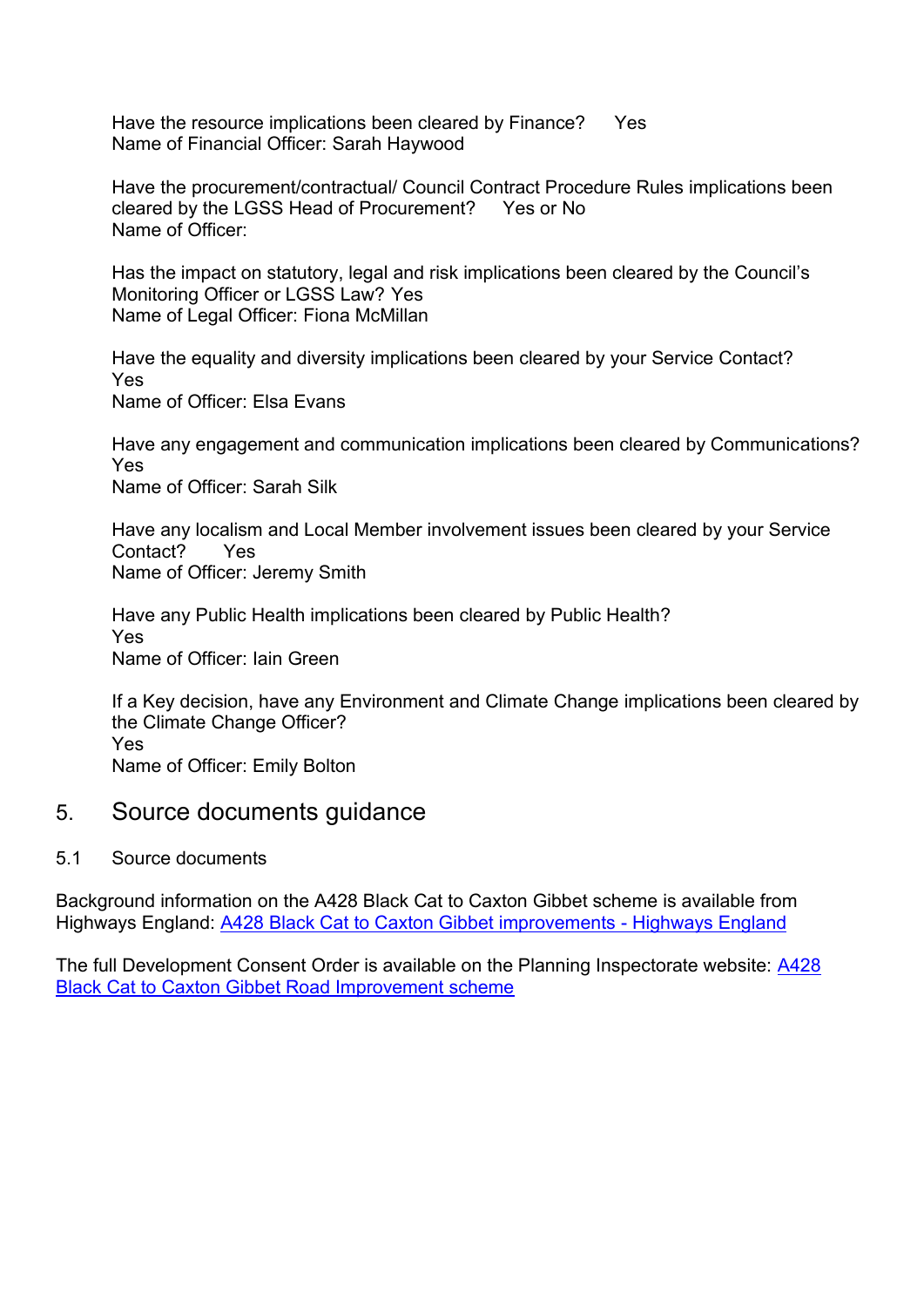# **A428 Relevant Representations**

Cambridgeshire County Council (CCC), Huntingdonshire District Council (HDC) and South Cambridgeshire District Council (SCDC) are reviewing the A428 Black Cat to Caxton Gibbet Development Consent Order Application (the Application) and believe that discussion, further information, and changes to the Application will be required in the areas set out below. This is based on the current understanding of the information and may be altered, added to or amended as the review continues and discussion with Highways England begins.

These are the combined representations of CCC, HDC and SCDC.

Note: CCC is submitting this response in advance of a Committee resolution but will be considering at the next Highways and Transport Committee.

#### **Biodiversity**

- There are concerns about the robustness of the baseline survey data. The Councils are seeking firm commitment to biodiversity net gain from an agreed baseline and measured using established methodology.
- The assessment of net gain and the total has not used standard methodology
- Changes to the proposed species mix and habitats in some areas may be required.
- Mitigation for impact to other habitats such as arable field margins needs to be discussed and agreed
- The Environmental Masterplan needs to be updated. It is currently incomplete, doesn't reflect general works arrangement and doesn't maximise biodiversity opportunities
- CCC requirements from other disciplines (e.g. requirement for underpasses / works to the local roads) will need to be incorporated into the ecological assessment
- The borrow pit remediation should be reconsidered to improve biodiversity
- Further consideration of the impact on Hen Brook and Wintringham Brook is required in terms of biodiversity and water quality.
- Some of the assessments of ecological impact do not present robust evidence to justify the predicted impact.

#### **Landscape**

- HE's commitment to timing of planting, and maintenance regime needs to be clarified
- Changes to some planting mixes and species may be necessary.
- Some areas (St Neots, Caxton-Toseland) are likely to need more landscape mitigation proposals.
- Limited connections are provided between some habitats (specifically near Hen Brook) and should be improved
- Hedgerows are not considered in the application and this is potentially a significant issue
- The borrow pit remediation should be reconsidered from a landscape perspective
- An agricultural mitigation strategy should be provided to clarify the removal and reinstatement of agricultural grade land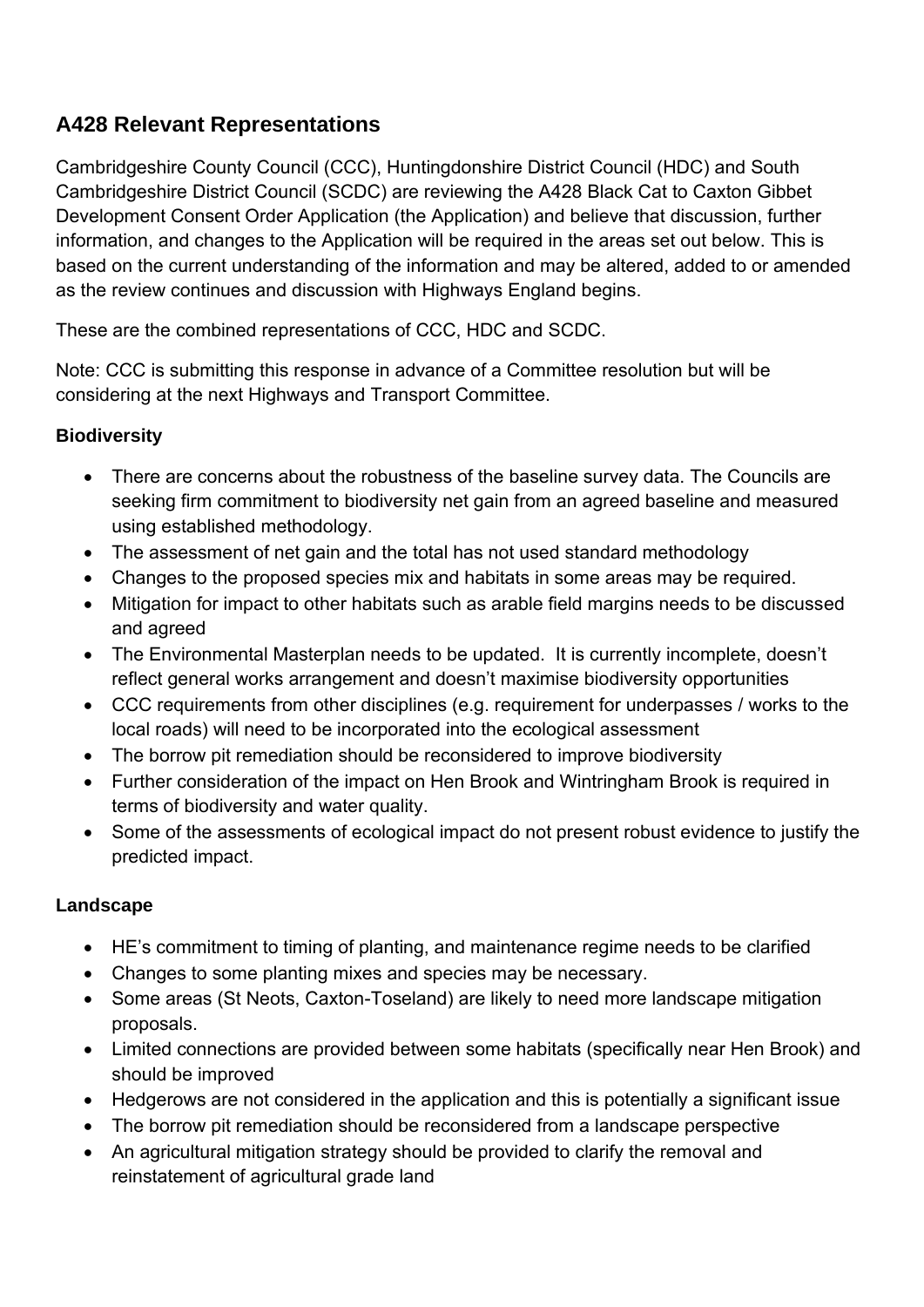#### **Noise**

- Commitment to hours of operation of works, and monitoring during construction and operation is required
- Commitment to officer input and control during construction is required
- Cambourne West receptors have not been assessed
- Commitment to detailed local management plans required for specific areas is required
- Insufficient reasons have been given for the decision to discount mitigation at the eastern end of the scheme. Further explanation must be given and discussed with the Councils. Commitment is required for works not to start until certain conditions are met (i.e. affected properties insulated or residents relocated)

#### **Air Quality**

- The Summary report has been reviewed and currently it is not expected to be a significant issue, unless there are changes to the Transport Assessment
- Commitment to officer input and control during construction required

#### **Contaminated Land**

• Summary report reviewed, unlikely to be a material issue but commitment and further detail on approach to backfilling borrow pits required

#### **Cultural Heritage**

- Requirement for the joint authorities' archaeology brief to be fully integrated into the application
- Officers require agreement and approval of areas of the excavation strategy affected by an over-simplification of evaluation evidence
- Commitment that temporary works will not affect archaeological excavation areas
- Changes needed on applicant's objectives and methods for archaeological investigation and post excavation assessment
- Inconsistency of approach within the proposed scheme at specific areas e.g. land adjacent to Wintringham Scheduled Ancient Monument needs adjustment for clarification
- Consideration within the application of archaeology at affected watercourses required, key areas likely to be Hen Brook and Wintringham Brook
- Changes to the DCO application needed, to include mapping the archaeological investigation and protection areas on the General Arrangement drawings
- Engagement with CCC Museums Liaison Officer required for the Public Archaeology and Community Engagement Strategy
- Commitment to skills development and training in the area of cultural heritage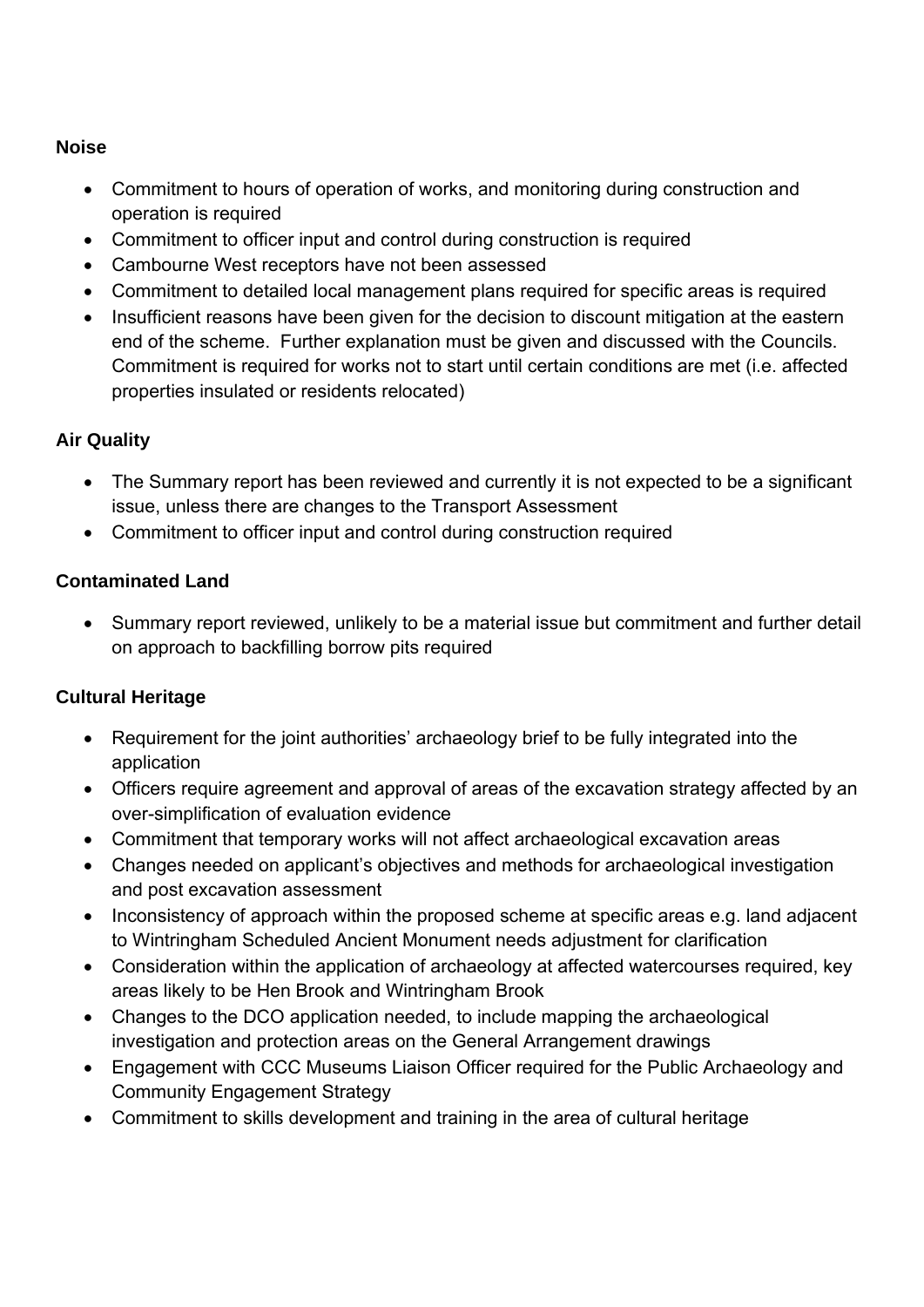#### **Minerals and Waste**

- Insufficient detail exists on the borrow pits to meaningfully assess the proposals and impacts that will arise from them, including cumulative impacts and implications for wider specialisms such as cultural heritage.
- Clarity required on the restoration and biodiversity net gain benefits from the borrow pits
- Borrow pits have not been considered in cumulative assessment which is a potentially significant concern.
- The works and associated haul routes etc. need to be controlled properly from the outset. Changes to drafting and Requirements needed

#### **Flooding and Drainage**

- Lead Local Flooding Authorities (LLFA) are responding jointly to the application, noting that the Environment Agency's concerns are largely addressed
- Protective Provisions for CCC as Lead Local Flood Authority are required
- The dis-application of s23 of the Land Drainage Act 1991 has not been agreed
- CCC noted as maintaining ponds and outfalls although this hasn't been discussed and isn't agreed
- Preference for the design to include reed planting instead of treatment plants
- Design for watercourses and ponds needs early engagement as soon as possible
- There is a need to discuss and agree how much work will be using LLFA consenting routes
- Further consideration of the impact on Hen Brook and Wintringham Brook is required in terms of biodiversity and water quality
- Further evidence is needed to demonstrate there are no downstream flooding issues at Wintringham Brook
- Flood modelling impact on neighbouring communities needs to be updated and reviewed if changes are made to the scheme

#### **Climate Change**

- The authorities have concerns about the carbon and climate change impact of the project
- Impact of induced traffic potentially significant
- Clarity needed on conflicts within the documents (i.e. are EV in assessment)
- Impacts on neighbouring communities were raised in scoping but are not covered in the application
- 6th Carbon Budget and its assessment within the DCO application requires clarification and discussion
- The cumulative impact and relationship of the project with EastWestRail / other projects require clarification and discussion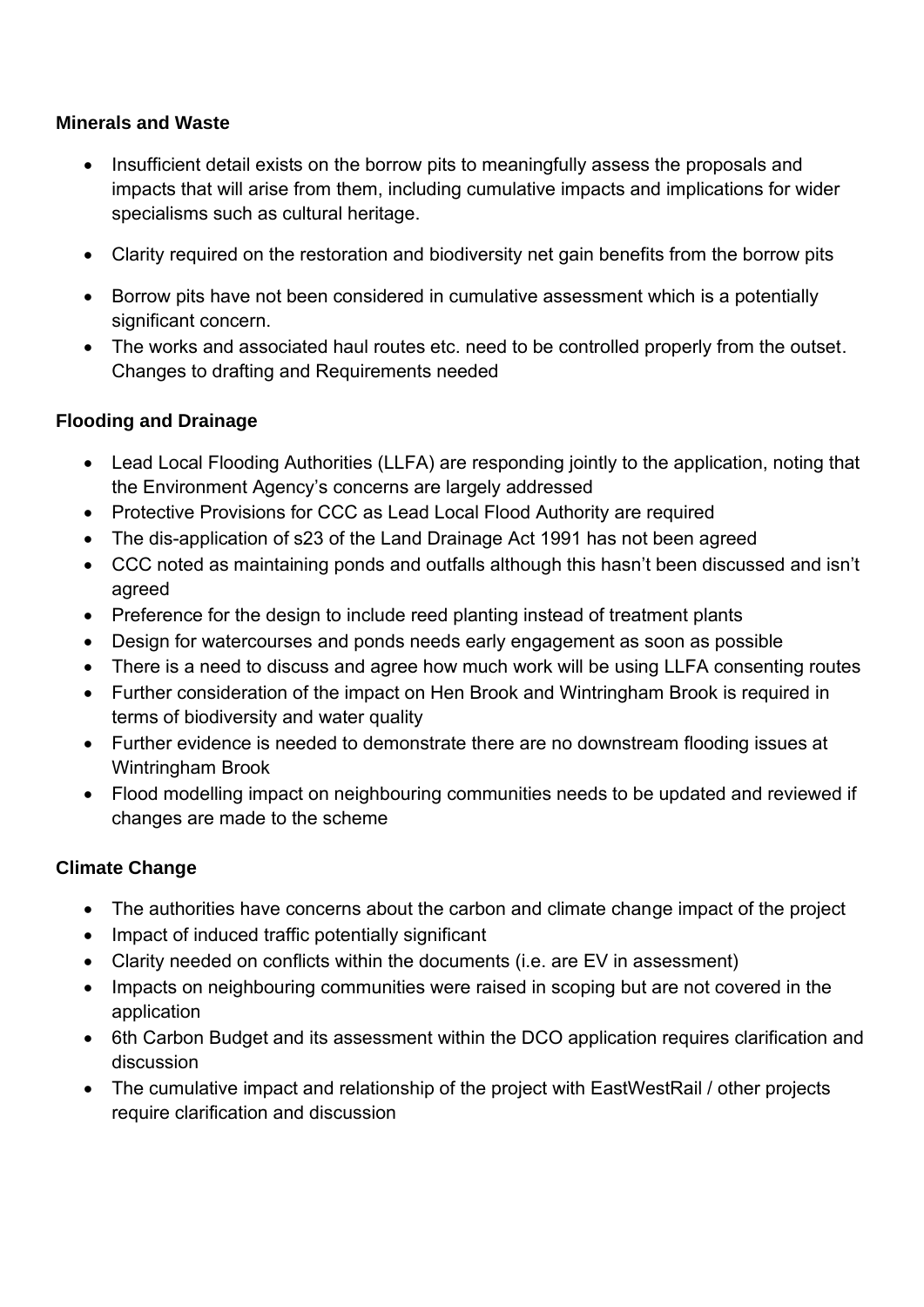#### **NMU and Rights of Way**

- Significant detailed design, routing, and procedural issues to discuss and resolve
- There is currently insufficient support for NMUs. The applicant needs to set out further consideration of the relevant policy requirements regarding supporting NMUsincluding Government Guidelines, the Cambridgeshire and Peterborough Local Transport Plan and Local Plan policies, which require new development to contribute to an enhanced transport network that supports an increasing proportion of journeys being undertaken by sustainable travel modes and seeks an proposal affecting a PROW or other formal NMU route to protect and enhance it.
- Changes to DCO proposals are required
- Some NMU provision is proposed to be downgraded, this hasn't been agreed
- Comments in work packages have not been addressed
- Generally, connectivity to local communities is poor
- There are unnecessary gaps in continuous route provision

#### **Traffic Modelling**

- Some routing in the base and forecast year models isn't realistic, insufficient information has been supplied to the transport authority to enable it to be checked
- Strategic model flows have been used to build the local junction models but these flows haven't been validated for this purpose
- Impacts of the scheme on particular areas of the local road network are of concern and need to be understood in more detail (specifically St Neots, Girton Interchange, Coton, others)
- Construction traffic flows need to be understood in more detail to assess impacts on local communities and the highway asset

#### **Cycling**

- LTN 1/20 compliance required for any asset to be maintained by, or handed over to CCC. A compliant route is required between Cambourne and St Neots
- Provision for users seems to be sub-standard with a lack of segregation and gaps in provision (for example at Eltisley)
- Crossings are not acceptable, specifically at A1198 where a grade separated crossing would meet LTN 1/20 guidance and an underpass for cyclists and pedestrians could also be used as a bat crossing.
- Eltisley Link North roundabout needs to facilitate cyclists who wish to continue north up the B1040 with a suitable transition from off to on road and be designed to slow traffic speeds.
- Lack of crossing facility on the old A428 between Abbotsley Rd and the proposed footway/cycle track on Toseland Rd
- The proposed footway/cycle track on the proposed bridge on Toseland Rd needs to allow for cyclists continuing north with a suitable transition from off to on road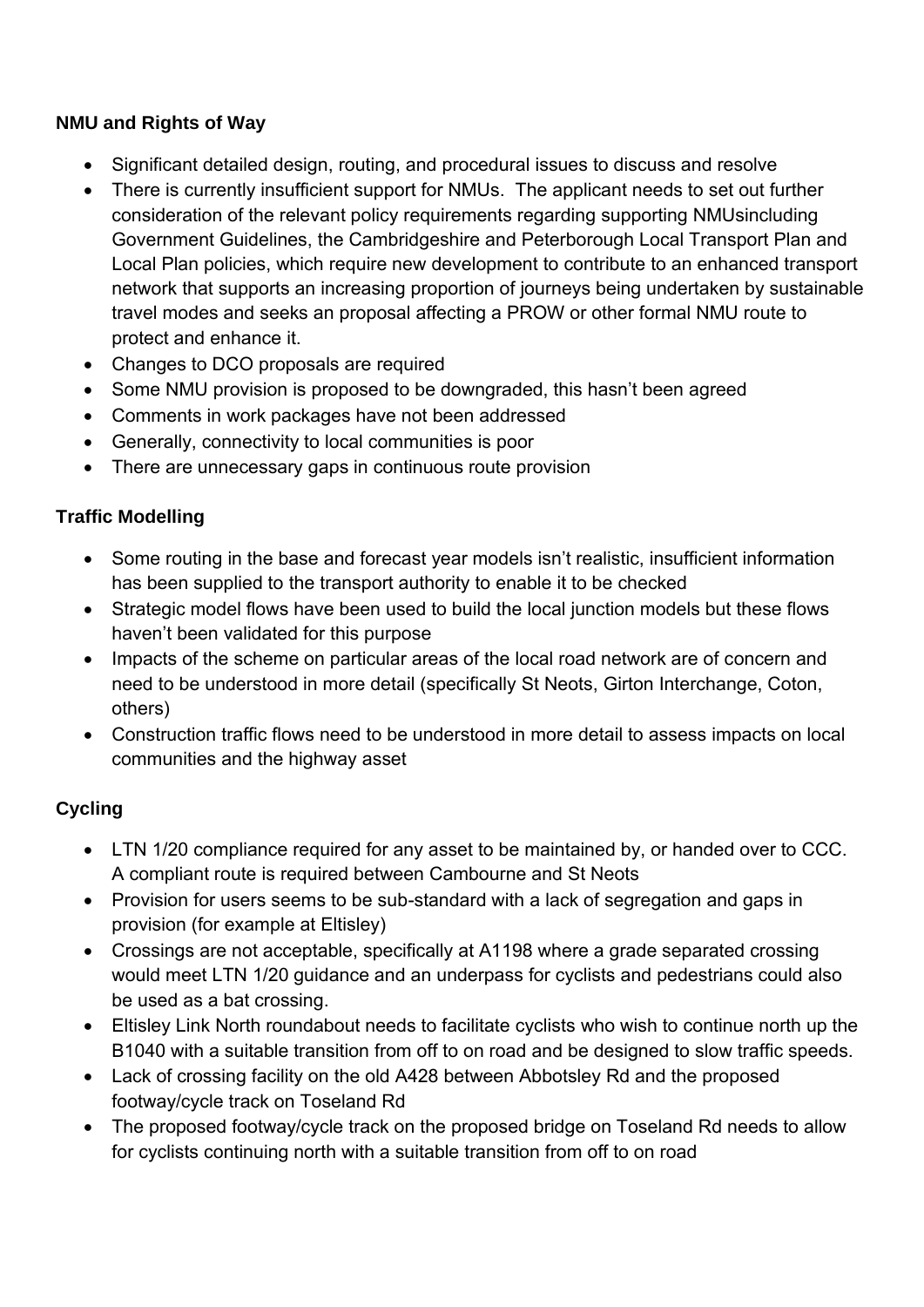- Lack of safe crossing facilities at New Cambridge Rd junction where the proposed footway/cycle track crosses the slip roads. The proposed bridge on the B1046 should have provision for cyclists and pedestrians to facilitate a future segregated route between the villages and St. Neots.
- Some provision for cyclists (Toseland Road) has been removed from the application

### **Highway Design**

- An enforceable commitment from the applicant to Vision Zero is required
- Approval In Principle for highway design including Standards not yet agreed
- The submitted plans do not take account of the County Council's requirements regarding Local Road Highway Design Principles. As such the proposals include unnecessary Departures of Standard for carriageway widths/cross sections. The principles to be applied in the design and construction of the Scheme's local roads

within Cambridgeshire are as follows:

- o Consistent application of MCDHW standards and specifications
- o Full compliance with standards wherever possible, but departures from standard are not justified for carriageway width/cross section
- $\circ$  The methods of highway drainage should be considered at the preliminary design stage
- o Holistic design approach is required to avoid unnecessary maintenance risk/cost to the County Council
- A lighting strategy is not in place and will be required to secure acceptable lighting design for both the new assets and those on the sections to be detrunked.
- Commitment to the principle that no street lighting assets should be older than 2 years old at the point of handover whether on new or detrunked sections is required.
- Detrunking and Assets requires extensive discussion
- Boundaries need to be defined, including the land to be handed over. In principle, CCC will not accept land that is not required for highways purposes.
- Changes to DCO drafting required to ensure appropriate protective provisions in relation to asset handover of local road network, NMU routes, and RoW
- Detrunking process as set out is unacceptable and requires changes to the drafting of the DCO to follow a process agreed with the Highway Authority. De-trunked roads should not be handed over to the Highway Authority until they are at a reasonable standard agreed with the Highway Authority.
- In particular the DCO should require either Protective Provisions with regard to Highway matters, or entry into an agreement as to handover of new and de-trunked roads. The agreed Handover Plan and Legal Agreement to be required under the DCO
- Numbering of detrunked roads needs to be included within the application